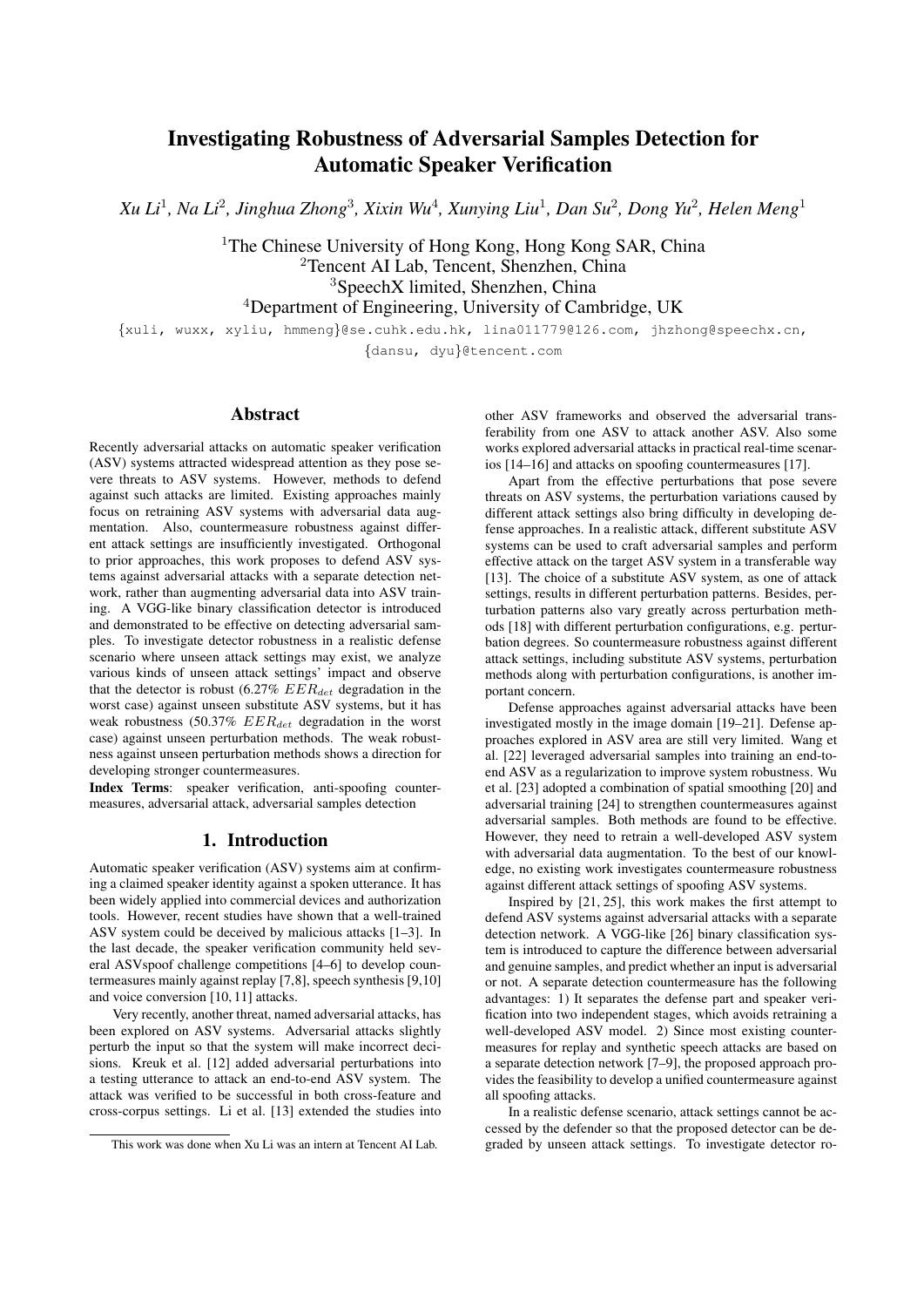bustness in such a realistic scenario and provide directions for developing stronger countermeasures, this work also gives a robustness discussion based on unseen attack settings, including substitute ASV systems, perturbation methods and perturbation degrees. In this work, the three most representative ASV frameworks are used as variations: Gaussian mixture model (GMM) i-vector system [27], time delay neural network (TDNN) xvector system [28] and ResNet-34 r-vector system [29]. Two of the most effective perturbation methods, i.e. basic iterative method (BIM) [18] and Jacobian-based saliency map approach (JSMA) [30], are applied to generate adversarial samples.

The contributions of this work include: 1) Design of a dedicated defense network against adversarial attacks, rather than augmenting adversarial samples into ASV training; 2) Introduction of a VGG-like network and demonstrating its effectiveness on detecting adversarial samples; 3) Investigation of detector robustness against unseen attack settings to uncover vulnerability and lack of robustness against unseen perturbation methods, which provides directions for developing stronger countermeasures.

The remaining of this paper is organized as follows: Section 2 details the process of adversarial samples generation. The proposed adversarial samples detection network is illustrated in Section 3. Section 4 analyzes the experiment results. Finally, Section 5 summaries this work.

### 2. Adversarial Samples Generation

In a speaker verification task, given acoustic features of the enrollment utterance  $X^{(e)}$  and testing utterance  $X^{(t)}$ , a welltrained system function  $S$  with parameters  $\theta$  will predict a similarity score, which indicates speaker similarity between the enrollment and testing utterances. In a realistic scenario, the owner's enrollment utterance  $X^{(e)}$  is implicitly embedded within the ASV system, while  $X^{(t)}$  is provided by the customer for identity confirmation. From an adversary's perspective, it will optimize a perturbation  $\delta_X$  to be added on  $X^{(t)}$  so that the system will behave incorrectly: either falsely rejecting the true target's voice or falsely accepting the imposter's voice. The optimization problem can be formulated as Eq. 1 and 2:

$$
\delta_{\mathbf{X}} = \arg \max_{\|\delta_{\mathbf{X}}\|_p \leq \epsilon} k \times S_{\theta}(\mathbf{X}^{(\epsilon)}, \mathbf{X}^{(t)} + \delta_{\mathbf{X}})
$$
 (1)

$$
k = \begin{cases} -1, & \text{target trial} \\ 1, & \text{non-target trial} \end{cases}
$$
 (2)

where the constraint p-norm of  $\delta_X$  within perturbation degree  $\epsilon$ guarantees a subtle perturbation so that human cannot perceive the difference between adversarial and genuine samples.

We leverage three different ASV system architectures and two perturbation methods in our experiments. The details for ASV systems and perturbation methods are illustrated in Sections 2.1 and 2.2, respectively.

### 2.1. ASV systems

Three ASV systems involved are as follows: GMM i-vector with probabilistic linear discriminant analysis (PLDA) backend [27], TDNN x-vector with PLDA back-end [28] and ResNet-34 r-vector with cosine back-end [29]. All systems adopt cepstral frequency with configurations in [13] as input.

The i-vector system [27] consists of 2048 mixtures with full covariance matrix.  $T$  matrix projects utterance statistics into a 400-dimension i-vector space. The i-vectors are centered and length-normalized before PLDA modeling.

The x-vector system is configured as [28], except that additive angular margin (AAM)-softmax loss [31] with hyperparameters  $\{m = 0.3, s = 32\}$  is used for training. Extracted x-vectors are centered and projected by a 200-dimension LDA, then length-normalized before PLDA modeling.

The r-vector system has the same architecture as [29], and AAM-softmax loss [31] with hyper-parameters  $\{m = 0.2,$  $s = 30$  is used for training networks. Extracted r-vectors are centered and length-normalized before cosine scoring.

#### 2.2. Perturbation methods

BIM perturbs the genuine input  $X^{(t)}$  towards the gradient of the objective w.r.t.  $X^{(t)}$  in a multiple-step manner. It optimizes the perturbation with the norm constraint parameter  $p$  in Eq. 1 being  $\infty$ . Starting from the genuine input  $X_0^{(t)} = X^{(t)}$ , the input is perturbed iteratively as follows:

$$
X_{n+1}^{(t)} = clip_{X^{(t)}, \epsilon}(X_n^{(t)} + \alpha sign(\nabla_{X_n^{(t)}} S_{\theta}(X^{(e)}, X_n^{(t)}))),
$$
  
for  $n = 0, ..., N - 1$  (3)

where sign is a function that takes the sign of the gradient,  $\alpha$ absorbs the trial indicator  $k$  in Eq. 2 and its absolute value is the step size, N is the number of iterations and  $clip_{\mathbf{Y}(t)}(X)$ holds the norm constraints by applying element-wise clipping such that  $||X - X^{(t)}||_{\infty} \leq \epsilon$ . In our experiments, N is set as 5, and  $\alpha$  is set as perturbation degree devided by N.

JSMA is another effective perturbation method to craft adversarial samples. Unlike BIM that adds perturbations to the whole input, JSMA perturbs only one bit at a time. In each iteration, it selects the bit with the most significant effects on output to be perturbed. With this purpose, a saliency score is calculated for each bit and bit with the highest score is chosen to be perturbed. We formulate the algorithm specialized in our case, as shown in Algorithm 1. The saliency map at Step 4 computes the absolute value of gradient  $G$  while masking out the bits already reach the constraint boundary:  $saliency\_map$   $(\boldsymbol{G}, \boldsymbol{\Gamma}) = \boldsymbol{G}^{abs} \odot \boldsymbol{\Gamma}$ , where  $\boldsymbol{G}^{abs}$  is the elementwise absolute value of  $G$  and  $\odot$  is an element-wise product operator. In this work, N is set as 300 iterations, and  $\alpha$  is set as half of the perturbation degree.

## Algorithm 1 JSMA perturbation method

 $X^{(e)}$  and  $X^{(t)}$  are acoustic features of enrollment and testing utterances, respectively.  $S_{\theta}$  is the system function with parameters,  $\alpha$  is the step size,  $\epsilon$  is the perturbation degree, and N is the number of iterations.  $\Gamma$  is a mask matrix having the same size with  $X^{(t)}$ , initialized with all-one element matrix E.

Input:  $\boldsymbol{X^{(e)}}, \boldsymbol{X^{(t)}}, S_{\boldsymbol{\theta}}, \alpha, \epsilon, N$ 1:  $X_{adv}^{(t)} = X^{(t)}, \Gamma = E, \delta_X = 0$ 2: for  $i \in [1,N]$  do 3:  $G = \nabla_{\substack{X^{(t)} \ d d v}} S_{\theta}(X^{(e)}, X^{(t)}_{adv})$ 4:  $M = \textit{saliency\_map}(G, \Gamma)$ 5:  $k_{max} = \arg \max_k \mathbf{M}_k$ 6:  $\delta_{\mathbf{X}}[k_{max}] = clip_{\mathbf{0},\epsilon}(\delta_{\mathbf{X}}[k_{max}] + \alpha \times sign(\mathbf{G}_{k_{max}}))$ <br>7: **if**  $|\delta_{\mathbf{X}}[k_{max}]| > \epsilon$  then if  $|\pmb{\delta_X}[k_{max}]| \geq \epsilon$  then 8:  $\Gamma_{k_{max}} = 0$ 9: end if 10:  $X_{adv}^{(t)} = X^{(t)} + \delta_X$ 11: end for 12: **return**  $X_{adv}^{(t)}$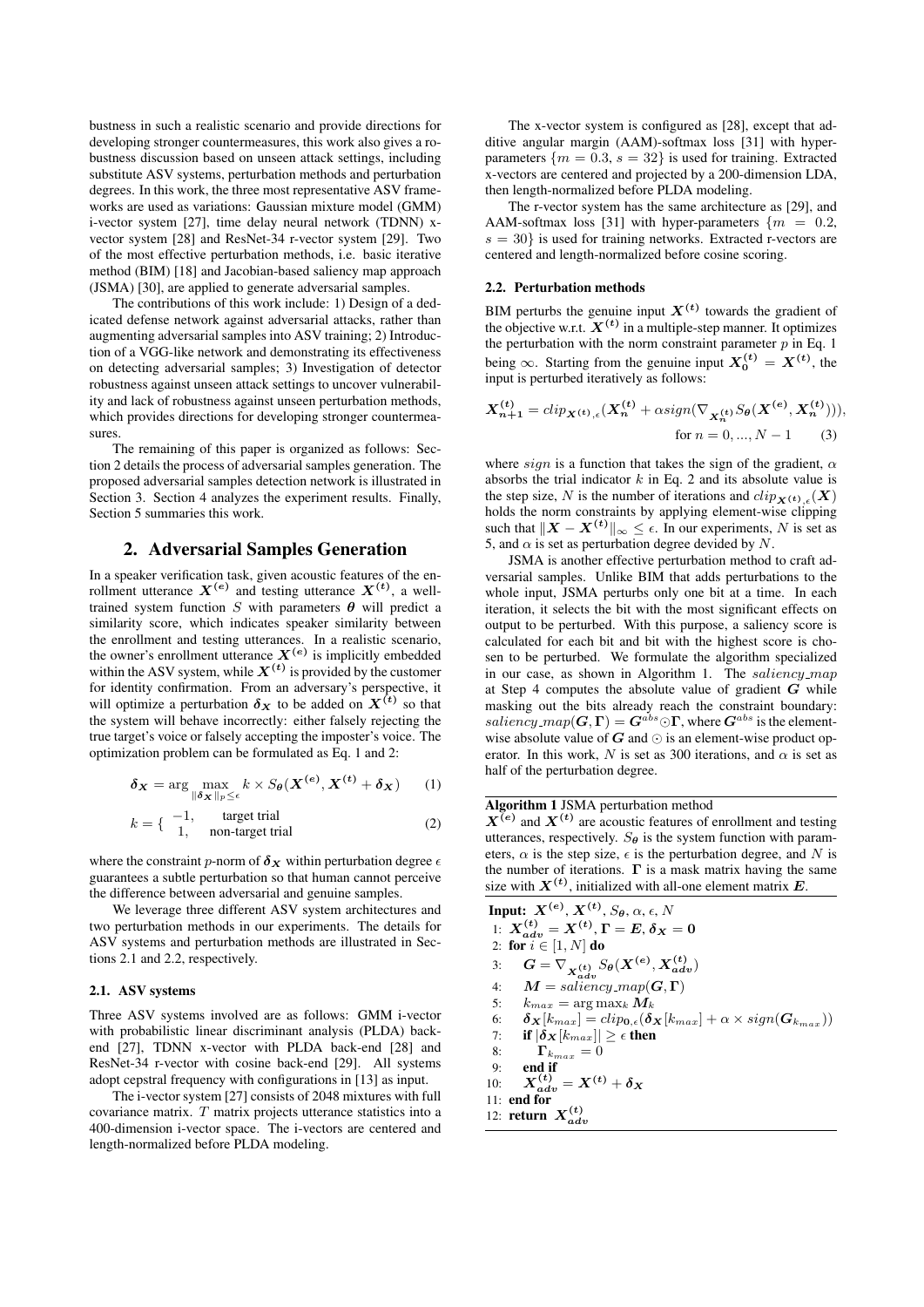### 2.3. Dataset generation

Our experiments are conducted on the Voxceleb1 [32] dataset, which consists of short clips of human speech. There are in total 148,642 utterances from 1,251 speakers. Following data partitioning in [32], 148,642 utterances from 1211 speakers are used to train the ASV systems, and the remaining 4,874 utterances from 40 speakers are used for testing the systems and generating adversarial samples. The corpus [32] provides totally 37,720 trials consisting of enrollment-testing utterance pairs selected from the testing utterances.

In this work, we generate adversarial samples according to the attack configuration, including the substitute ASV system, perturbation method and perturbation degree. To make a balanced dataset, for each genuine utterance, we randomly select one trial where that utterance is used to generate an adversarial counterpart. There are around 9K utterances in such an "adversary-genuineness" dataset, including around 4.5K adversarial and  $4.5K$  genuine utterances.

For each specific attack configuration, we generate one "adversary-genuineness" dataset for training and evaluating our detection network. We separate the "adversary-genuineness" dataset into training and testing subsets, with 30 speaker's data for training and 10 speaker's data for testing. The speaker partitioning for training and testing is consistent among all attack configurations. This guarantees that source utterances (either a genuine utterance or an adversarial utterance generated from it) in the testing subsets cannot be observed during training.

### 3. Adversarial Samples Detection

In this section, we present our proposed system to detect adversarial samples. One possible feature engineering is to use the same features adopted by the protected ASV system. This provides high resistance to the most severe attack scenario where the attacker can access the whole parameters of ASV and directly add perturbations on the features adopted by ASV. With this consideration, we adopt Mel-frequency cepstral coefficients (MFCCs) as the input feature forwarded to our detection network. A pre-emphasis with coefficient of 0.97 is adopted. 25ms "Hamming" window with step-size of 10ms is applied to extract a frame, and finally 24 cepstral coefficients are kept.

We notice some issues about adversarial samples: 1) The deviation between adversarial and genuine samples is subtle and localized on feature maps, and we shall adopt convolutional layers at bottom to effectively capture such deviations; 2) The adversarial characteristics exist in the whole utterance, so a pooling layer can be adopted to aggregate the utterance statistics for decision. Based on these considerations, we introduce a VGGlike network structure [26] to detect adversarial samples. The detailed architecture configurations are illustrated in Table 1. 4 convolutional layers at bottom to capture local feature patterns. A statistics pooling layer aggregates the mean and deviation from the last convolutional layer outputs, and forwards them to dense layers. Finally, 2 dense layers project statistics into a 2-dimensional output space for decision. The network is trained with the Adam [33] optimizer, along with the initial learning rate as 0.001.

# 4. Experiments

### 4.1. Evaluation metrics

To verify the effectiveness of adversarial attacks, we evaluate the ASV system performance before and under adversarial at-

Table 1: *Detailed configurations of the proposed detector.*

| Layer                     | Structure                   | Activation |
|---------------------------|-----------------------------|------------|
| Conv2D                    | $[2 \times 2, 64] \times 4$ | ReLU       |
| <b>Statistics Pooling</b> |                             |            |
| Flatten                   |                             |            |
| Dense1                    | 512, dropout 0.2            | ReLU       |
| Dense2                    | 512, dropout 0.2            | ReLU       |
| Output                    |                             | Softmax    |

tacks in terms of equal error rate (EER) and minimum detection cost function with target trial prior to be 0.01 and 0.001, i.e.  $DCF_{0.01}$  and  $DCF_{0.001}$ . When evaluating the detector performance, we report the detection accuracy (DA) over the "adversary-genuineness" testing subset. Also, regardless of the operating point, we use the detector's log softmax output at the adversarial bit as the adversarial score, and compute an EER  $(EER_{det})$  over the testing subset.

#### 4.2. Adversarial attack performance

The attack results on the x-vector system are shown in Table 2. The results on the i-vector and r-vector systems have similar trends. From Table 2, we observe that the ASV system performance seriously drops when being attacked by both perturbation methods. Also, the attack effectiveness increases as the perturbation degree increases. However, the perturbations with a higher degree are easier to be detected, which will be discussed in Section 4.3. This suggests a trade-off for attackers to design an effective but cannot be easily detected perturbations.

Table 2: *The x-vector system performance under different attack configurations.*

|             |                  | EER $(\% )$ | $DCF_{0.01}$ | $DCF_{0.001}$ |
|-------------|------------------|-------------|--------------|---------------|
| genuine     |                  | 5.97        | 0.515        | 0.695         |
| BIM         | $\epsilon = 0.3$ | 39.87       | 0.995        | 0.996         |
|             | $\epsilon = 1.0$ | 95.02       |              |               |
|             | $\epsilon = 2.0$ | 99.96       |              |               |
| <b>JSMA</b> | $\epsilon = 1.0$ | 20.41       | 0.880        | 0.932         |
|             | $\epsilon = 3.0$ | 48.28       | 0.995        | 0.995         |
|             | $\epsilon = 5.0$ | 60.22       |              |               |

### 4.3. Robustness against perturbation degree

In this section, we discuss detector robustness against perturbation degree. Adversarial samples crafted from the x-vector

Table 3: *Detection accuracy (%) against perturbation degrees*

| BIM-xyec   |                  | training         |                  |                  |  |
|------------|------------------|------------------|------------------|------------------|--|
|            |                  | $\epsilon = 0.3$ | $\epsilon = 1.0$ | $\epsilon = 2.0$ |  |
| evaluation | $\epsilon = 0.3$ | 99.83            | 48.65            | 48.61            |  |
|            | $\epsilon = 1.0$ | 99.82            | 100.00           | 87.01            |  |
|            | $\epsilon = 2.0$ | 99.83            | 100.00           | 100.00           |  |
| JSMA-xvec  |                  | training         |                  |                  |  |
|            |                  | $\epsilon = 1.0$ | $\epsilon = 3.0$ | $\epsilon = 5.0$ |  |
| evaluation | $\epsilon = 1.0$ | 99.44            | 59.84            | 48.61            |  |
|            | $\epsilon = 3.0$ | 99.83            | 100.00           | 98.41            |  |
|            | $\epsilon = 5.0$ | 99.83            | 100.00           | 100.00           |  |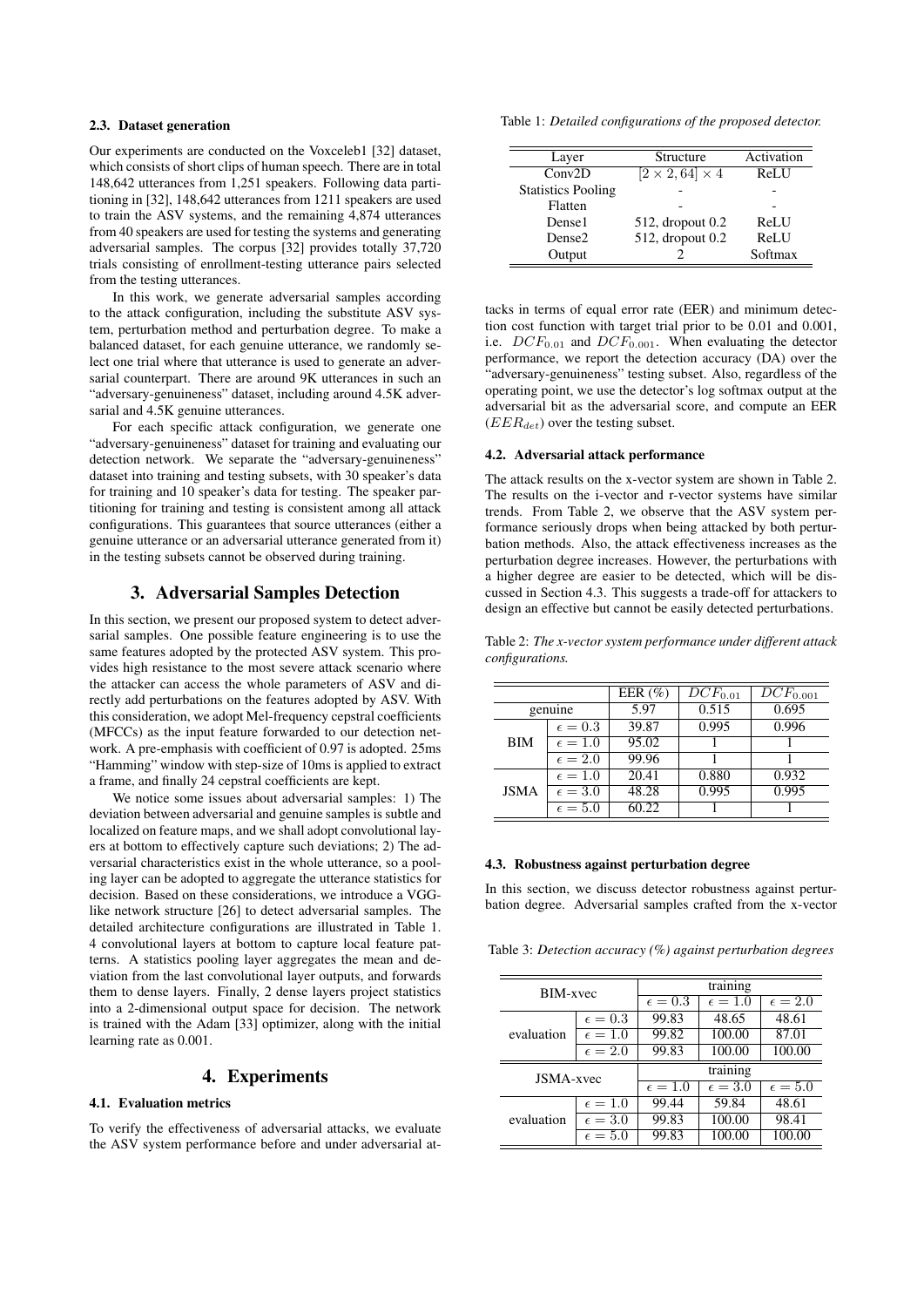Table 4: *Detector performance against ASV systems*

| DA $(\%)$       |                 | training          |                 |                 |  |
|-----------------|-----------------|-------------------|-----------------|-----------------|--|
|                 |                 | <b>BIM-ivec</b>   | <b>BIM-xvec</b> | <b>BIM-rvec</b> |  |
| evaluation      | <b>BIM-ivec</b> | 99.87             | 99.78           | 99.44           |  |
|                 | BIM-xvec        | 99.65             | 99.83           | 99.39           |  |
|                 | <b>BIM-rvec</b> | 72.45             | 76.38           | 99.70           |  |
| $EER_{det}$ (%) |                 | training          |                 |                 |  |
|                 |                 | <b>BIM-ivec</b>   | BIM-xvec        | BIM-rvec        |  |
| evaluation      | <b>BIM-ivec</b> | $\mathbf{\Omega}$ | 0.18            | 0.55            |  |
|                 | <b>BIM-xvec</b> | 0.46              | 0.18            | 0.65            |  |
|                 | <b>BIM-rvec</b> | 6.27              | 5.90            | 0.28            |  |

system along with BIM and JSMA perturbation methods are involved. The system detection accuracy (DA) under different conditions is shown in Table 3. The diagonal results are based on in-domain evaluation, which reflects our proposed detection network is effective and can distinguish the adversarial and genuine data with an accuracy over 99%. It is also observed that the detector can generalize well from adversarial samples with a small perturbation to a larger perturbation. However, the performance drops greatly in the reverse direction. This indicates that we should craft small perturbations to develop our detector, so that it could defend ASV systems against adversarial samples with equal or higher degrees very well.

### 4.4. Robustness against substitute ASV systems

In this section, we investigate detector robustness against substitute ASV systems. We conduct experiments on the BIM perturbation method with  $\epsilon = 0.3$  attacking i-vector, x-vector and rvector systems. The experiment results based on JSMA method have similar observations. The DA and  $EER_{det}$  are shown in Table 4. From the experimental results, we observe that i-vector and x-vector systems generalize well to each other but performance decreases when generalizing to r-vector system. One possible explanation is that both i-vector and x-vector systems use PLDA back-end, while r-vector system uses cosine backend. The choice of back-end modelling may have a larger influence on perturbation patterns than utterance embedding modelling. Besides, r-vector system has better generalization compared with i-vector and x-vector systems, it perhaps implies cosine back-end has better generalization ability.

To see the detector's ability to recognize adversarial samples, we visualize adversarial score distributions for genuine samples, in-domain and unseen adversarial samples, as shown in Fig. 1. It shows the detector can generalize well to unseen ASV systems by assigning high adversarial scores to most of adversarial samples. For some cases where a low DA occurs, e.g. training on i-vector while evaluated on r-vector system (72.45%), the detector still achieves an acceptable  $EER_{det}$ (6.27%). This indicates the detector still works well but there needs a shifted operating point to detect adversarial samples.

#### 4.5. Robustness against perturbation methods

In this section, we investigate detector robustness against perturbation methods. Detector performance is evaluated by adversarial samples crafted from BIM and JSMA attacking on the x-vector system, as shown in Table 5. We observe a generalizability of 10.15%  $EER_{det}$  from JSMA to BIM and 50.55%  $EER_{det}$  from BIM to JSMA. This indicates the generalizability is not symmetric and can drop greatly in some cases to be



Figure 1: *The adversarial score distribution for genuine samples, and adversarial samples crafted from in-domain and unseen ASV systems (training: BIM-rvec, evaluation: BIM-ivec).*

a random guess (50.55%  $EER_{det}$ ). This phenomenon shows a limited detector robustness against unseen perturbation methods. The detector trained on a combination of both methods can perform well on both, which suggests that we could enlarge our training dataset to include as many existing perturbation methods as possible to enhance our model's robustness. To deal with unseen perturbation methods, we believe that a proper combination of observed perturbation methods can reinforce the detector's robustness. We leave this to future studies.

| Table 5: Detector performance against perturbation methods |  |  |  |  |
|------------------------------------------------------------|--|--|--|--|
|------------------------------------------------------------|--|--|--|--|

| DA $(\%)$       |             | training   |             |          |  |
|-----------------|-------------|------------|-------------|----------|--|
|                 |             | <b>BIM</b> | <b>JSMA</b> | combined |  |
| evaluation      | <b>BIM</b>  | 99.83      | 57.73       | 99.48    |  |
|                 | <b>JSMA</b> | 48.61      | 99.44       | 99.09    |  |
| $EER_{det}$ (%) |             | training   |             |          |  |
|                 |             | <b>BIM</b> | <b>JSMA</b> | combined |  |
| evaluation      | <b>BIM</b>  | 0.18       | 10.15       | 0.46     |  |
|                 | <b>JSMA</b> | 50.55      | 0.46        | 0.92     |  |

# 5. Conclusion

This work proposes to defend ASV systems against adversarial attacks using a separate detection network. A VGG-like network is introduced to determine whether an input is a genuine or an adversarial sample. Our method is demonstrated to be effective on detecting adversarial samples. We also analyze various kinds of unseen attack setting's impact on detector robustness. We observe that the detector is relatively robust against substitute ASV systems, while the generalizability against perturbation methods is not symmetric and detector performance could drop greatly in some cases. The weak robustness against unseen perturbation methods shows a direction for developing stronger countermeasures.

# 6. Acknowledgements

This work is partially supported by HKSAR Government's Research Grants Council General Research Fund (Project No. 14208718).